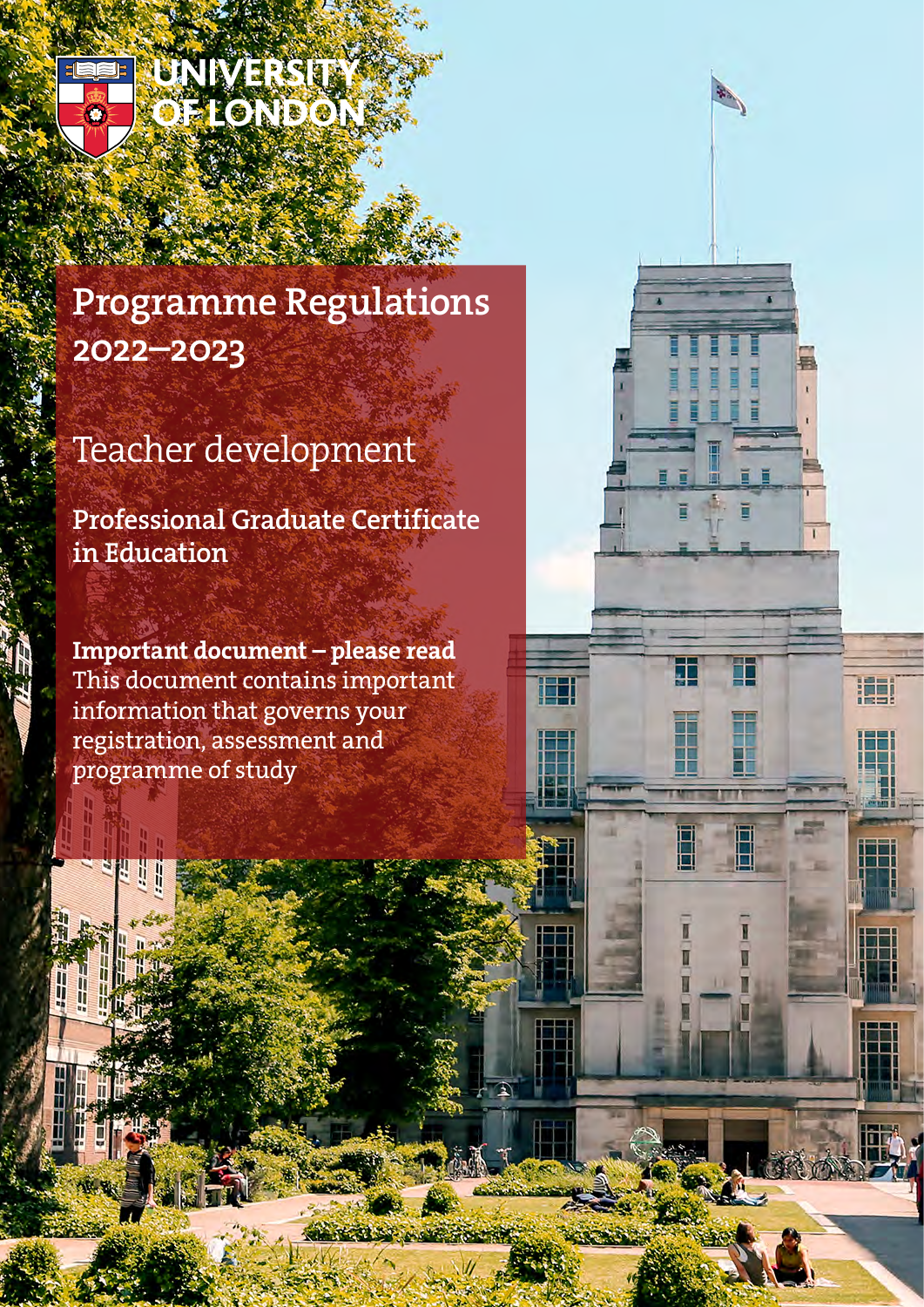## Contents

| $\overline{7}$ |  |  |
|----------------|--|--|
| 6              |  |  |
| 5              |  |  |
| 4              |  |  |
| 3              |  |  |
| 2              |  |  |
| $\mathbf{1}$   |  |  |
|                |  |  |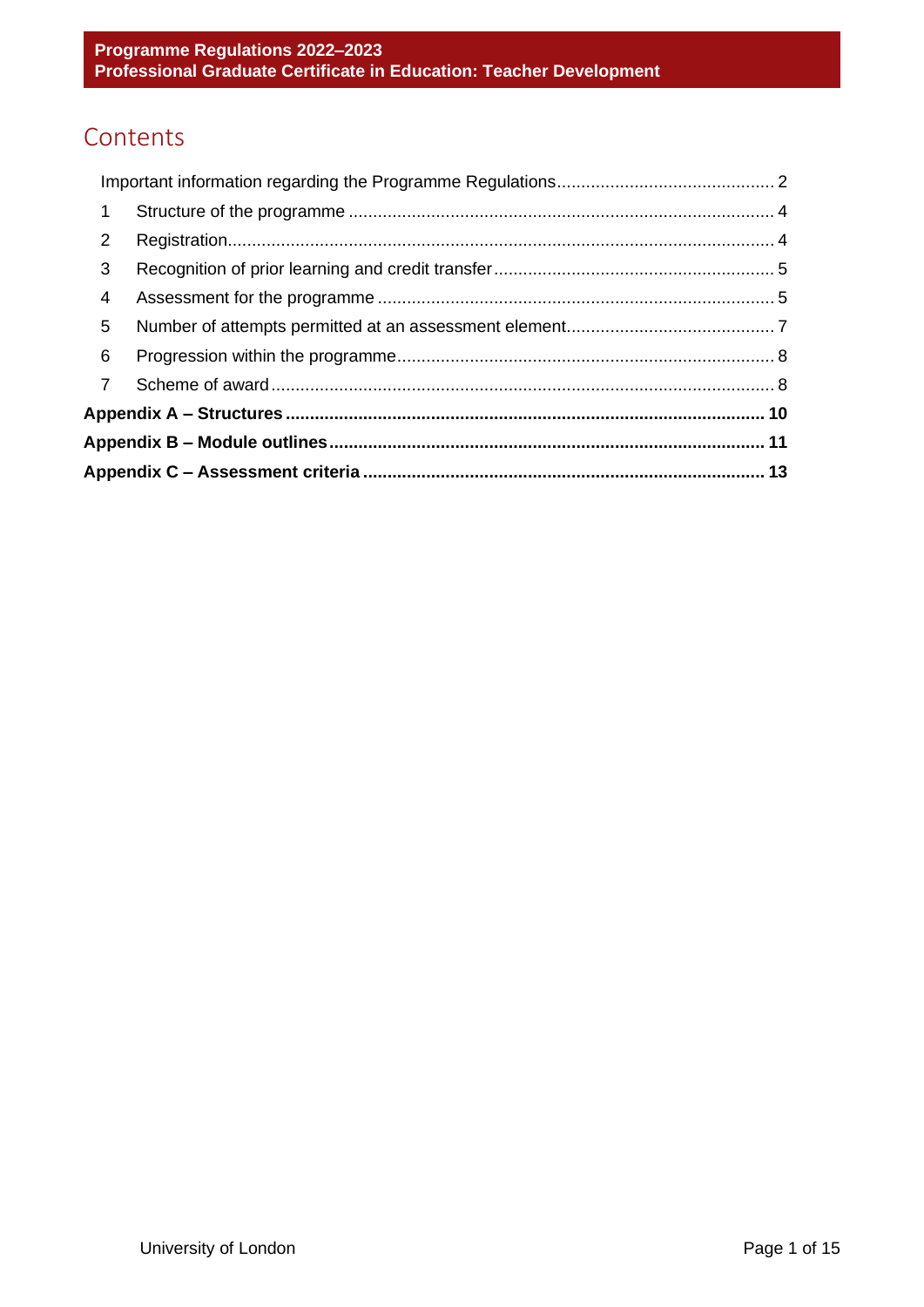## <span id="page-2-0"></span>**Important information regarding the Programme Regulations**

#### **Last revised:** 12 April 2022

As a student registered with the University of London you are governed by the current General Regulations and Programme Regulations associated with your programme of study.

These Programme Regulations are designed and developed by UCL Institute of Education which is responsible for the academic direction of the programme. The regulations take account of any associated arrangements at UCL Institute of Education. Programme Regulations, together with the Programme Handbook, will provide the detailed rules and guidance for your programme of study.

In addition to Programme Regulations, you will have to abide by the [General Regulations.](http://www.london.ac.uk/regs) These regulations apply to all students registered for a programme of study with the University of London and provide the rules governing registration and assessment on all programmes; they also indicate what you may expect on completion of your programme of study and how you may pursue a complaint, should that be necessary. Programme Regulations should be read in conjunction with the General Regulations.

The relevant General Regulations and the Programme Regulations relating to your registration with us are for the current year and not for the year in which you initially registered, unless that is the current year.

On all matters where the regulations are to be interpreted, or are silent, our decision will be final.

Further information about your programme of study is outlined in the Programme Specification which is available on the relevant [Courses](https://london.ac.uk/courses/search) page of the website. The Programme Specification gives a broad overview of the structure and content of the programme as well as the learning outcomes students will achieve as they progress.

#### **Terminology**

The following language is specific to the Professional Graduate Certificate in Education: Teacher Development programme:

**Module:** Individual units of a programme are called modules. Each module is a self-contained, formally-structured learning experience with a coherent and explicit set of learning outcomes and assessment criteria.

**Critical Friend:** Someone you nominate to observe your teaching and give you written feedback.

**Portfolio:** The portfolio is a formative document which is submitted for assessment twice during the programme.

#### **To note:**

Throughout the Regulations, 'we' 'us' and 'our' mean the University of London; 'you' and 'your' mean the student, or where applicable, all students.

If you have a query about any of the programme information provided, please contact us. You should use the *Ask a question* button in the student [portal.](https://my.london.ac.uk/)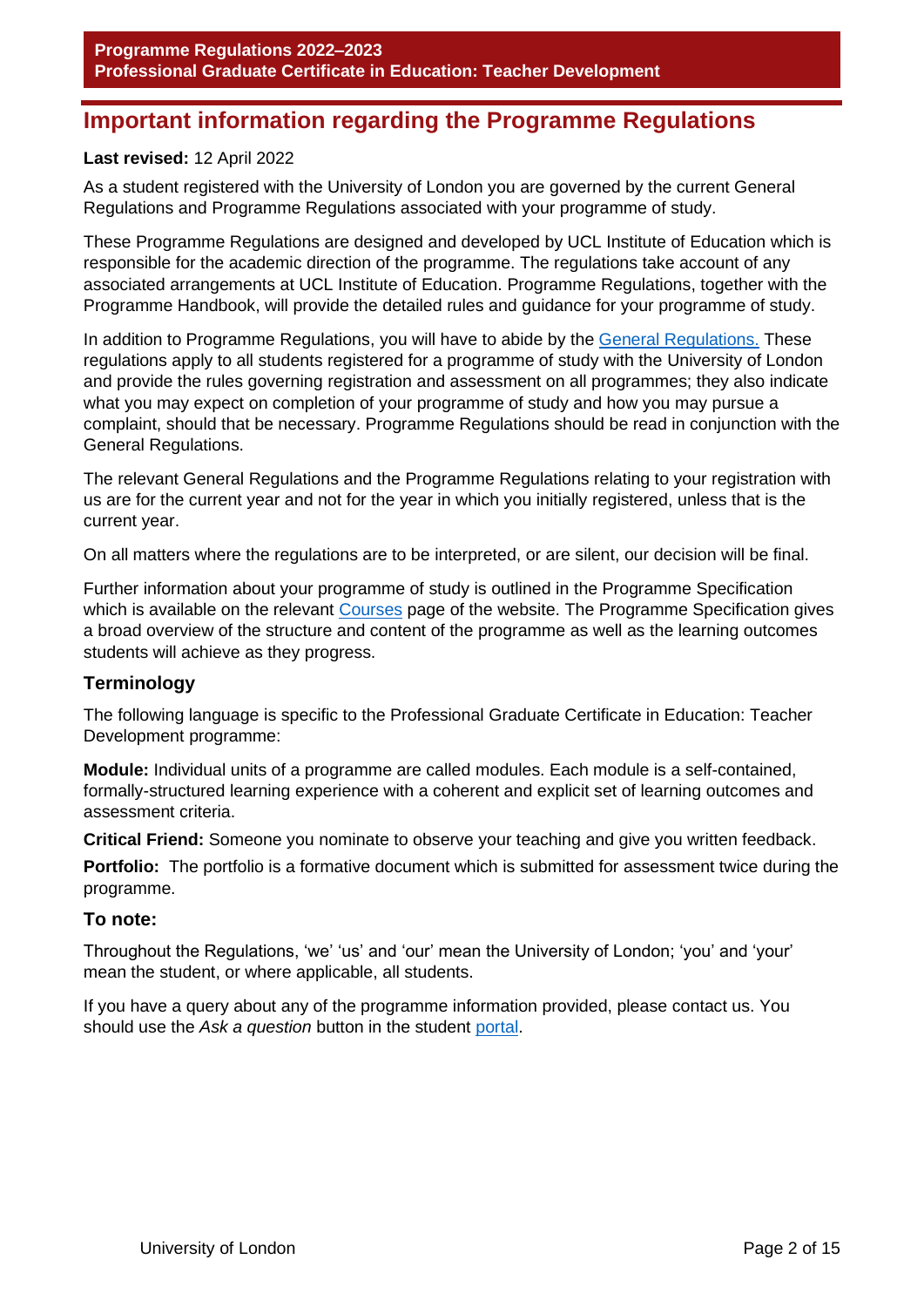### **Changes to Professional Graduate Certificate in Education: Teacher Development Regulations 2022–2023**

The Professional Graduate Certificate in Education: Teacher Development is no longer awarded on a pass/fail basis only. From 2022–2023, the awarding will be distinction/merit/pass. The mark ranges are:

| <b>Essay Mark</b> | <b>Module Grade</b> |
|-------------------|---------------------|
| 70%+              | <b>Distinction</b>  |
| 55 - 69%          | Merit               |
| $40 - 54%$        | Pass                |
| $0 - 39%$         | Fail                |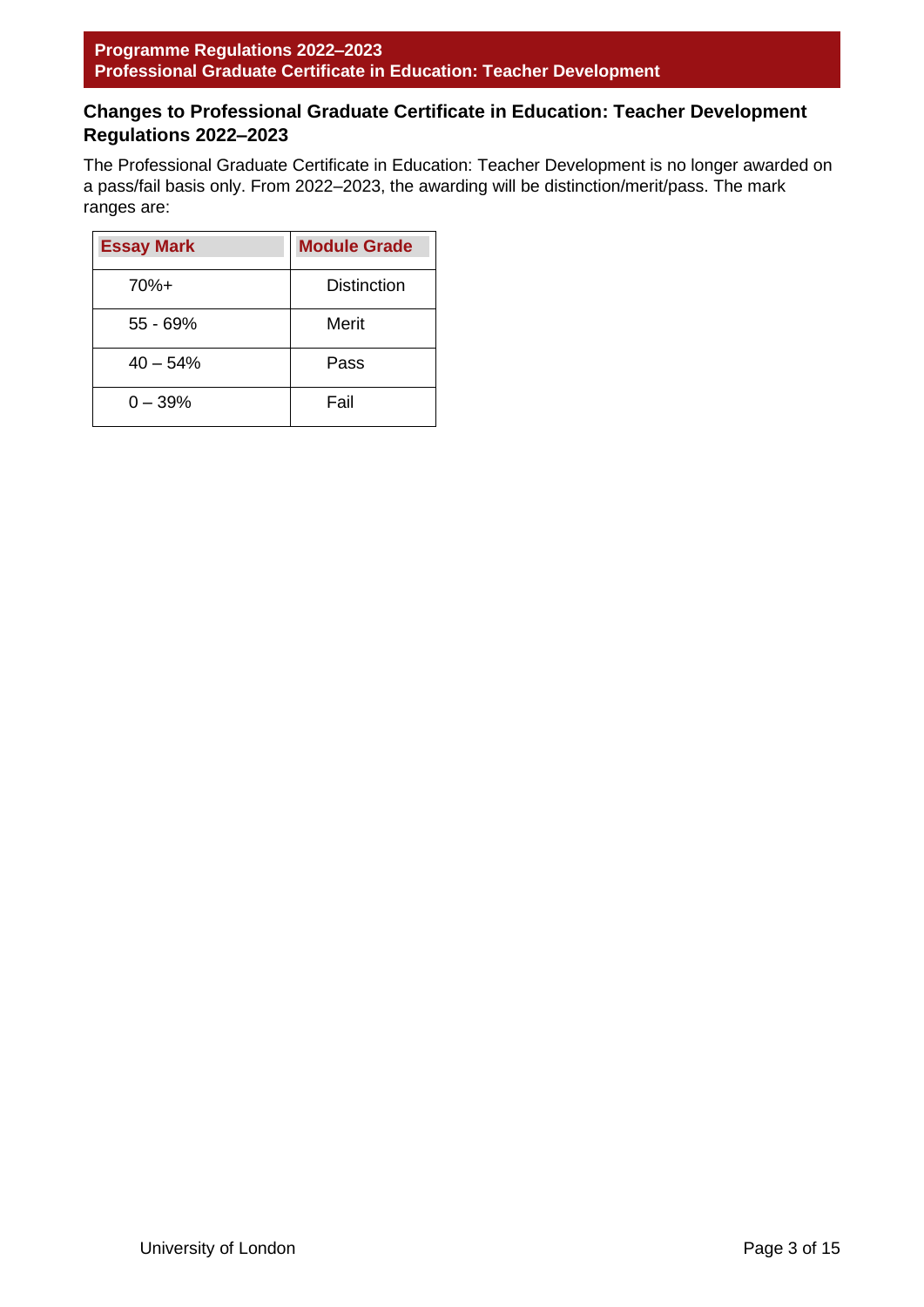## <span id="page-4-0"></span>**1 Structure of the programme**

[Appendix A](#page-10-1) and [Appendix B](#page-11-1) give the full structure and content of the programme.

#### **Qualification**

**1.1**

The following qualification is awarded under the programme:

• Professional Graduate Certificate in Education: Teacher Development

#### **Qualification structure**

**1.2**

The Professional Graduate Certificate in Education: Teacher Development consists of two compulsory 30 credit modules as follows:

- Module 1: Thinking about Learning [TD3001]
- Module 2: Learning in Teaching [TD3002]

### <span id="page-4-1"></span>**2 Registration**

#### **Effective date of registration**

**2.1**

Your effective date of registration will be 1 September or 1 March in the year of initial registration.

#### **Period of registration**

**2.2**

The minimum and maximum period of registration to complete the programme are counted from your effective date of registration.

#### **2.3**

The minimum period of registration to complete the Professional Graduate Certificate in Education: Teacher Development is one year. The maximum period of registration allowed to complete the Postgraduate Certificate in Education: Teacher Development is two years. Any extension to the maximum period of registration will be at the Programme Director's discretion.

#### **Deferring a module**

**2.4**

You may request to defer only once per module. All deferral requests are subject to authorisation by the Programme Director.

**2.5**

A deferral request made prior to the commencement of module teaching will be granted.

A deferral request made within one calendar month after the commencement of module teaching will be considered on a discretionary basis by the Programme Director.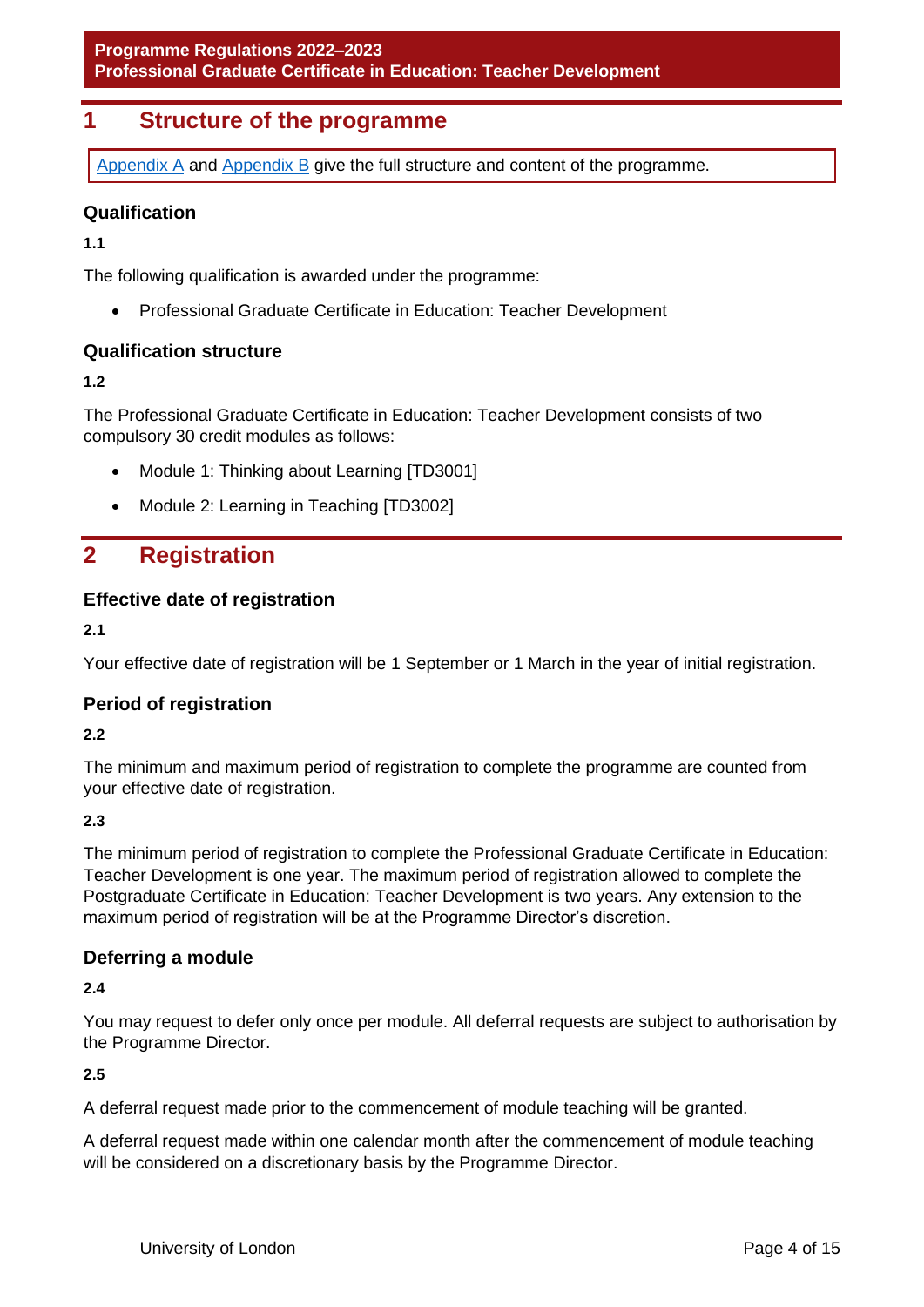**Programme Regulations 2022–2023 Professional Graduate Certificate in Education: Teacher Development**

A deferral request made more than one calendar month after the commencement of module teaching will not be granted.

## <span id="page-5-0"></span>**3 Recognition of prior learning and credit transfer**

To be read in conjunction with the [General Regulations,](http://www.london.ac.uk/regs) Section 3.

#### **Recognition of prior learning**

**3.1**

Recognition of prior learning (RPL) is not applicable to this programme.

## <span id="page-5-1"></span>**4 Assessment for the programme**

#### **Assessment methods**

**4.1**

Both modules are assessed by summative coursework, submitted at the end of the relevant module. This includes:

- essays, assessed against graded criteria (Appendix C); and
- evidence of professional practice through at least six annotated and critically considered observations of teaching; and
- submission of a Portfolio at the end of each module. To facilitate this, we have created a proforma for the Portfolio. It is not compulsory to use the proforma, as we recognise that other electronic means may be used, but it must be submitted at the end of each module. The proforma is available on the Virtual Learning Environment (VLE).

#### **4.2**

In order to pass a module you must:

- achieve a mark of 40% or above in the essay; and
- submit evidence of professional practice through at least six annotated and critically considered observations of teaching; and
- submit at least 80% of the Portfolio.

#### **4.3**

In order to be considered for assessment, you will be required to actively participate in the VLE. This is measured in the following way:

- through four check-in points on forums on the VLE;
- the submission for formative assessment of
	- o an audit of needs,
	- o a philosophical statement,
	- o the first two observations of your practice, and
	- o draft essays.

Dates for all of these are set out in the timetable published annually.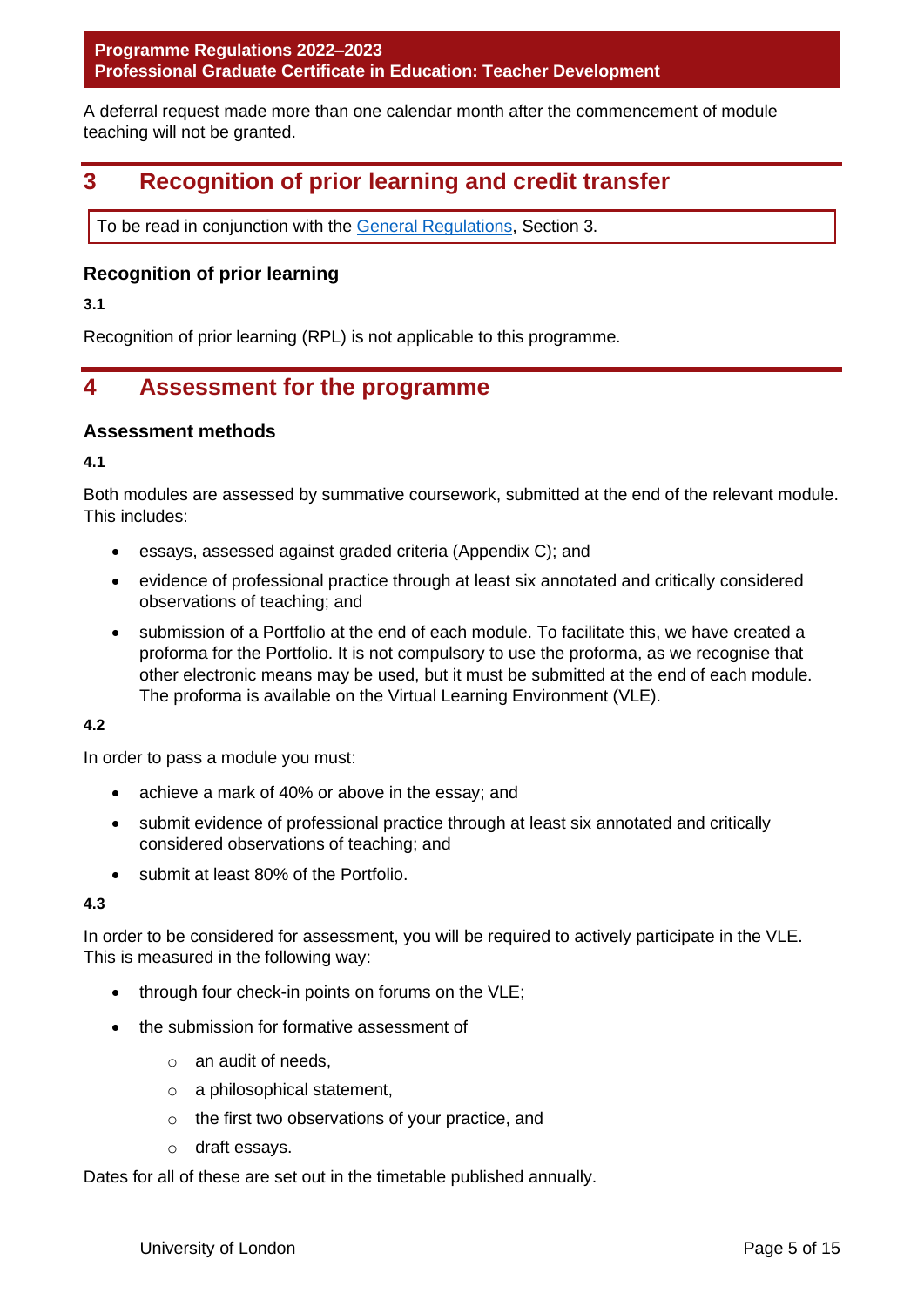#### **4.4**

You are required to undertake the assessment for a module and participate in the VLE in the same academic year in which you register for that module.

#### **4.5**

Assessments must be submitted by the deadlines given on the VLE.

Specific details of session dates and coursework submission deadlines can be found in the VLE. If there are exceptional circumstances affecting your coursework submission, you may want to bring mitigating circumstances to our attention.

#### **Essay Submission**

#### **4.6**

If the essay exceeds the word limit by the amounts specified below, we will implement the following deductions.

| <b>Excess Length</b>    | <b>Mark Deduction</b> |
|-------------------------|-----------------------|
| Up to and including 10% | No marks deducted     |
| 10% or more             | 15 marks deducted     |

#### **Portfolio submission**

#### **4.7**

Portfolio submission is a required part of the assessment. The Portfolio includes the following sections:

- 1. Philosophical Statement
- 2. Audit of Needs
- 3. Learning Journal
- 4. Professional Practice
- 5. Responses to Modules
- 6. Essays

Details for each section are given in the handbook, but the minimum expectation is:

1. Philosophical Statement

A statement of your belief about education, learning and teaching, and assessment and what you think is important. This should also include your expectations of the PGCE Teacher Development.

2. Audit of Needs

Different approaches to this are offered in the Pre-Course Handbook. Through reflection about the learning outcomes of the two modules we ask you to think about areas that you have knowledge and understanding about, areas you'd like to find out more about and things you know are important, but recognise that you cannot learn about them within this programme. Further support and examples are in the Pre-course Handbook.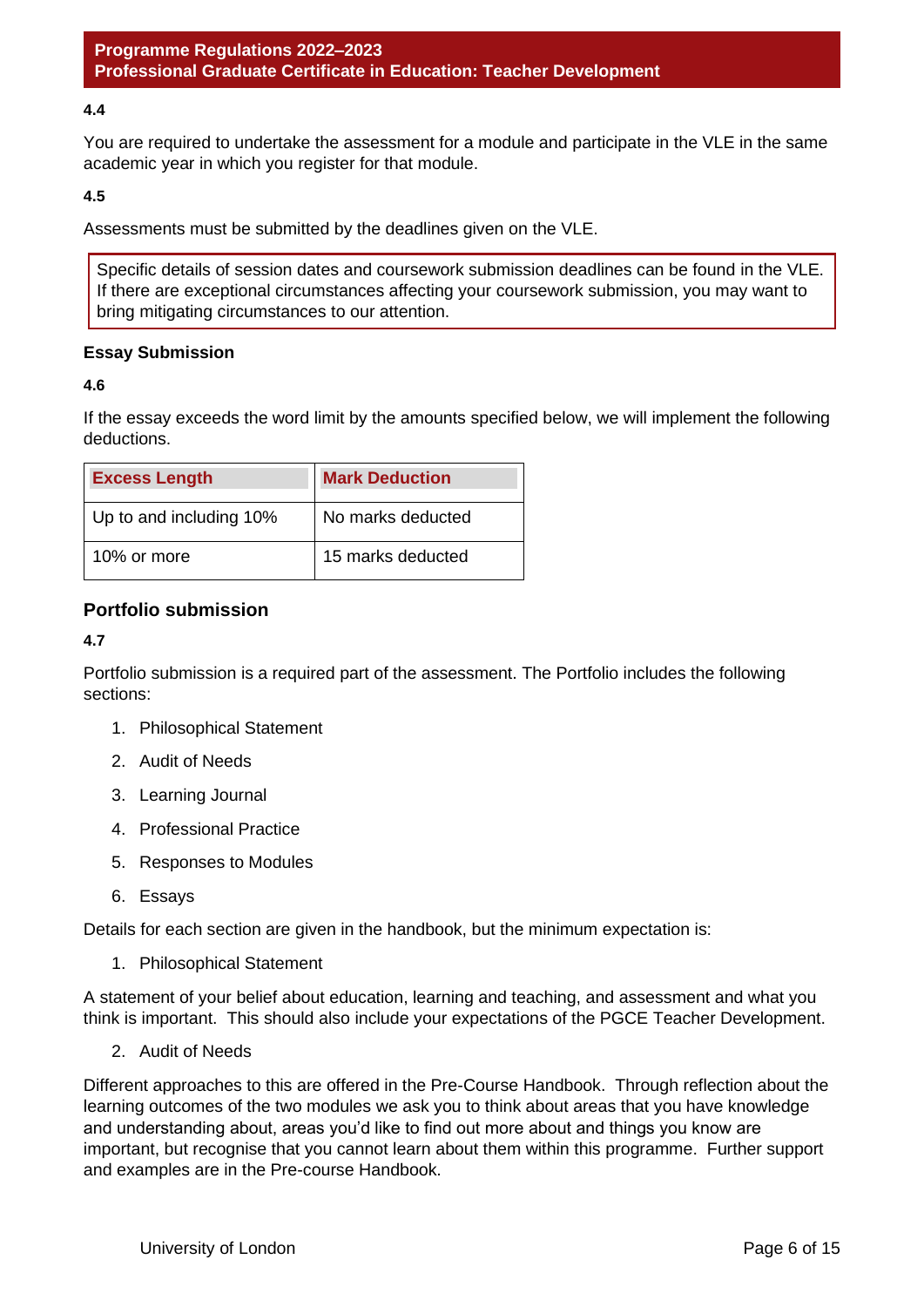#### 3. Learning Journal

We suggest that you keep a diary of your thoughts but not a daily one, perhaps writing a reflection every two weeks about how the module you are working on is developing your practice. You should also keep the responses to Pre-Course Handbook activities here.

4. Professional Practice

During the programme you are expected to have a minimum of 6 observations per module from your critical friend(s). These observations will be annotated by you showing how you are going to respond to the feedback the observer has given you in the light of your learning within the module.

5. Responses to Modules

This section is where you will log all responses to activities within the two modules. You should also take screen shots of responses and engagement with peers on the module forums.

6. Essays

You will submit the essays separately, but it is here that you will keep a copy, and for the second submission of the Portfolio, you will have a copy of the summative feedback received. You should keep a copy of the formative feedback for essays here, too.

#### **4.8**

A Portfolio submission of at least 80% will be counted as a satisfactory attempt.

#### **4.9**

A Portfolio submission of less than 80% will be counted as not satisfactory and awarded a fail. A resit would then be required.

#### **Mitigating Circumstances**

Mitigating circumstances are any serious circumstances beyond a student's control which may have adversely affected their academic performance. For more information about mitigating circumstances, see Section 11 of the [General Regulations](https://london.ac.uk/current-students/programme-documents/regulations) and the [Examinations section](https://london.ac.uk/current-students/examinations) of our website.

#### **4.10**

You must bring any mitigating circumstances to our attention as soon as you become aware that your performance may be adversely affected by serious circumstances beyond your control. You should do this before the coursework deadline date.

For details on how to submit notifications and evidence of mitigating circumstances, see the [assessment resources section of the student portal.](https://my.london.ac.uk/submitting-evidence-of-mitigating-circumstances)

## <span id="page-7-0"></span>**5 Number of attempts permitted at an assessment element**

#### **5.1**

If you fail a module at the first attempt, you must resit at the next session, which will be your second and final attempt at the assessment.

#### **5.2**

The maximum number of attempts permitted at any assessment is **two**.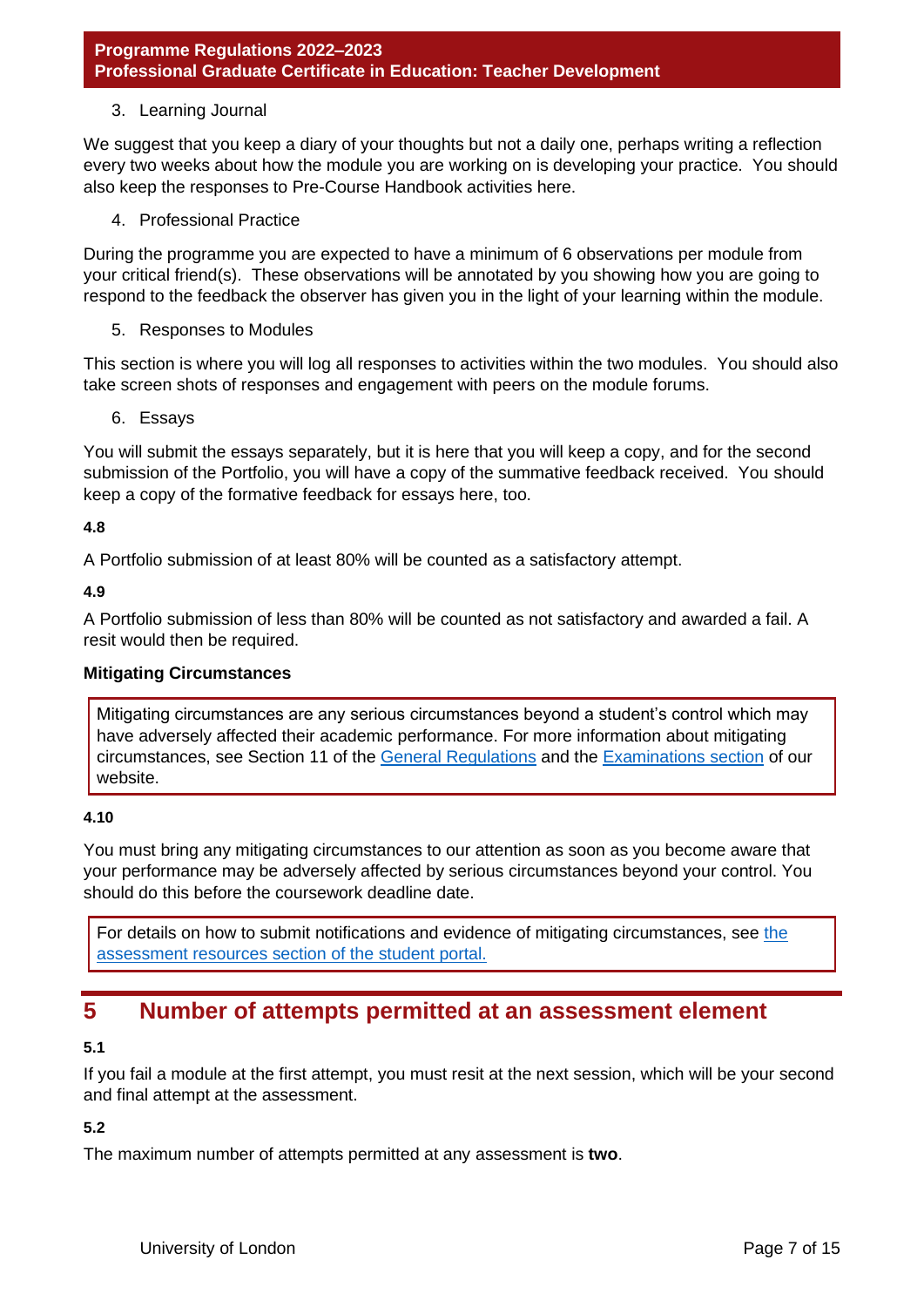#### **5.3**

If you do not submit an assessed coursework by the deadline for submission, this will still count as an attempt and will be marked as 'Fail', unless there are mitigating circumstances for which an extension to the deadline has already been granted.

#### **5.4**

If you submit at least one module element, but do not submit them all, this will still be counted as an attempt for that module. You will be required to resit, which will be your second and final attempt at the assessment.

#### **5.5**

If you fail a module at the second attempt, your registration will cease. This is because you can no longer gain the required credits to complete the qualification.

## <span id="page-8-0"></span>**6 Progression within the programme**

#### **6.1**

The modules must be attempted in sequence. You must have submitted your assessment of Module 1 before commencing study of Module 2.

#### **6.2**

If you have provided details of extenuating circumstances, you may be permitted to commence study of Module 2 prior to the submission of Module 1 assessment. This is at the discretion of the programme director.

### <span id="page-8-1"></span>**7 Scheme of award**

The date of award for the Professional Graduate Certificate in Education: Teacher Development will be 1 August in the year of the last assessment that contributes to the award.

#### **7.1**

In order to be considered for the award of the Professional Graduate Certificate in Education: Teacher Development, you must have attempted and passed all assessment for both modules.

#### **7.2**

The essay mark is the only mark that will contribute to the module grade being awarded, as follows:

| <b>Essay Mark</b> | <b>Module Grade</b> |
|-------------------|---------------------|
| 70%+              | <b>Distinction</b>  |
| $55 - 69%$        | Merit               |
| $40 - 54%$        | Pass                |
| $0 - 39%$         | Fail                |

**7.3**

Marks below 40 per cent will not be condoned as a pass.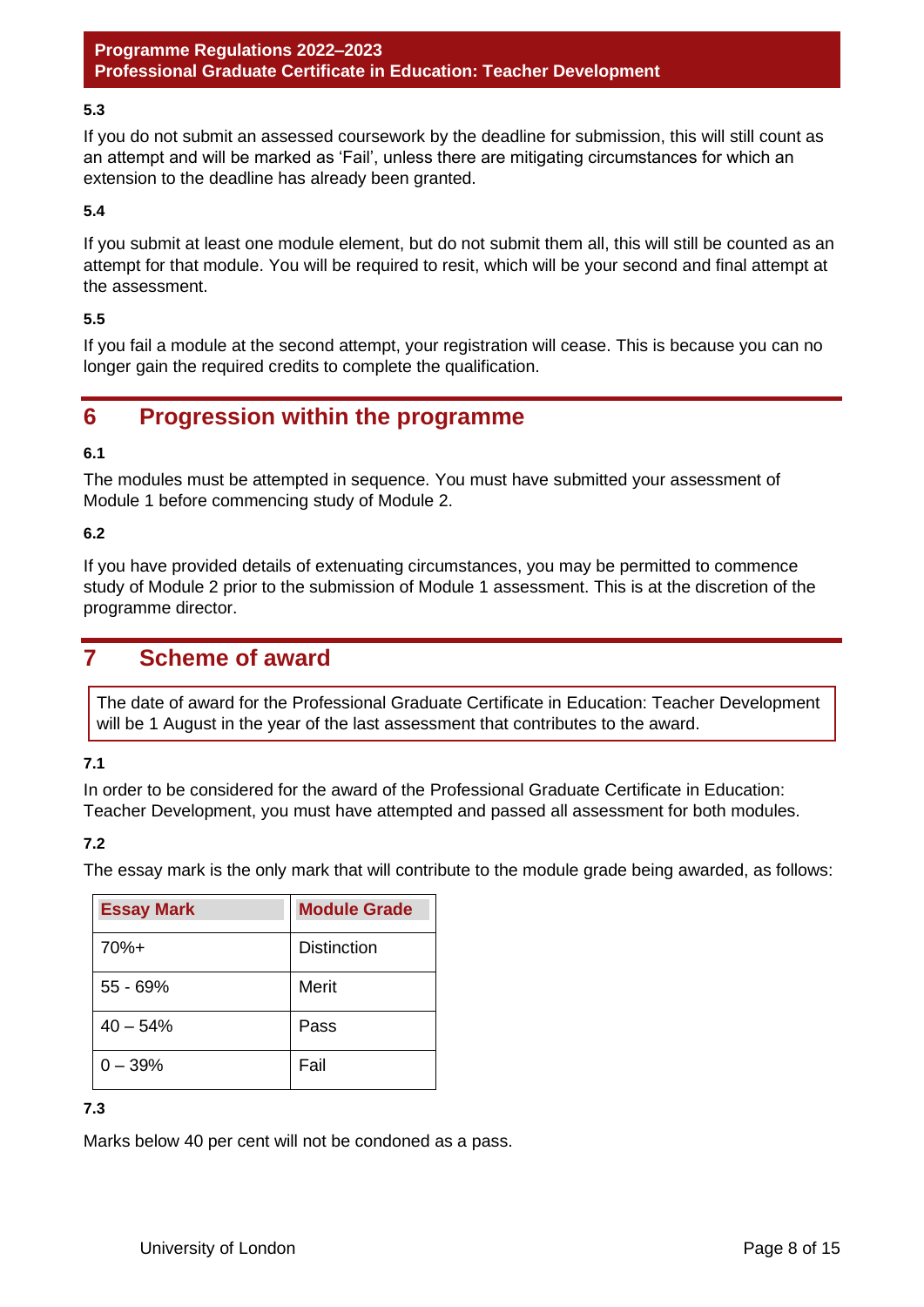#### **7.4**

To receive the award, you must pass both modules.

**7.5**

To calculate the final grade for the award, the marks for both modules will be weighted equally.

**7.6**

To be granted the award with Merit, your average mark from both modules must be between 55 and 69%.

#### **7.7**

To be granted the award with Distinction, your average mark from both modules must be 70% or above.

#### **7.6**

If you receive the result of 'Fail' on your second attempt at the assessment for a module, the maximum number of attempts will have been made, and the qualification can no longer be awarded. Therefore, your registration will cease.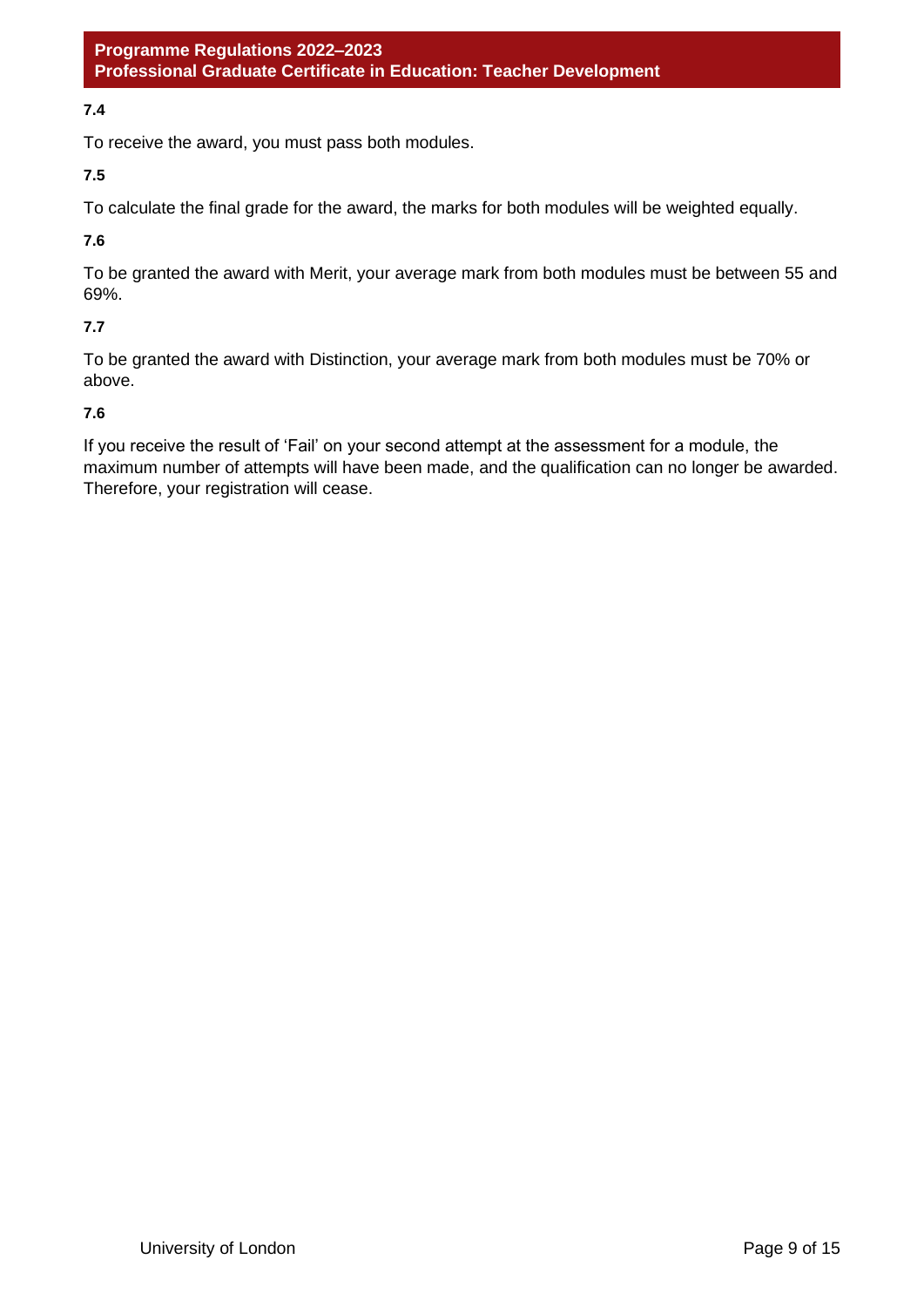## <span id="page-10-0"></span>**Appendix A – Structures**

<span id="page-10-1"></span>The module codes are appended to the module titles and these codes should be used when entering for an assessment.

#### **Professional Graduate Certificate in Education: Teacher Development**

Two compulsory modules as follows:

- Module 1: Thinking about Learning [TD3001]
- Module 2: Learning in Teaching [TD3002]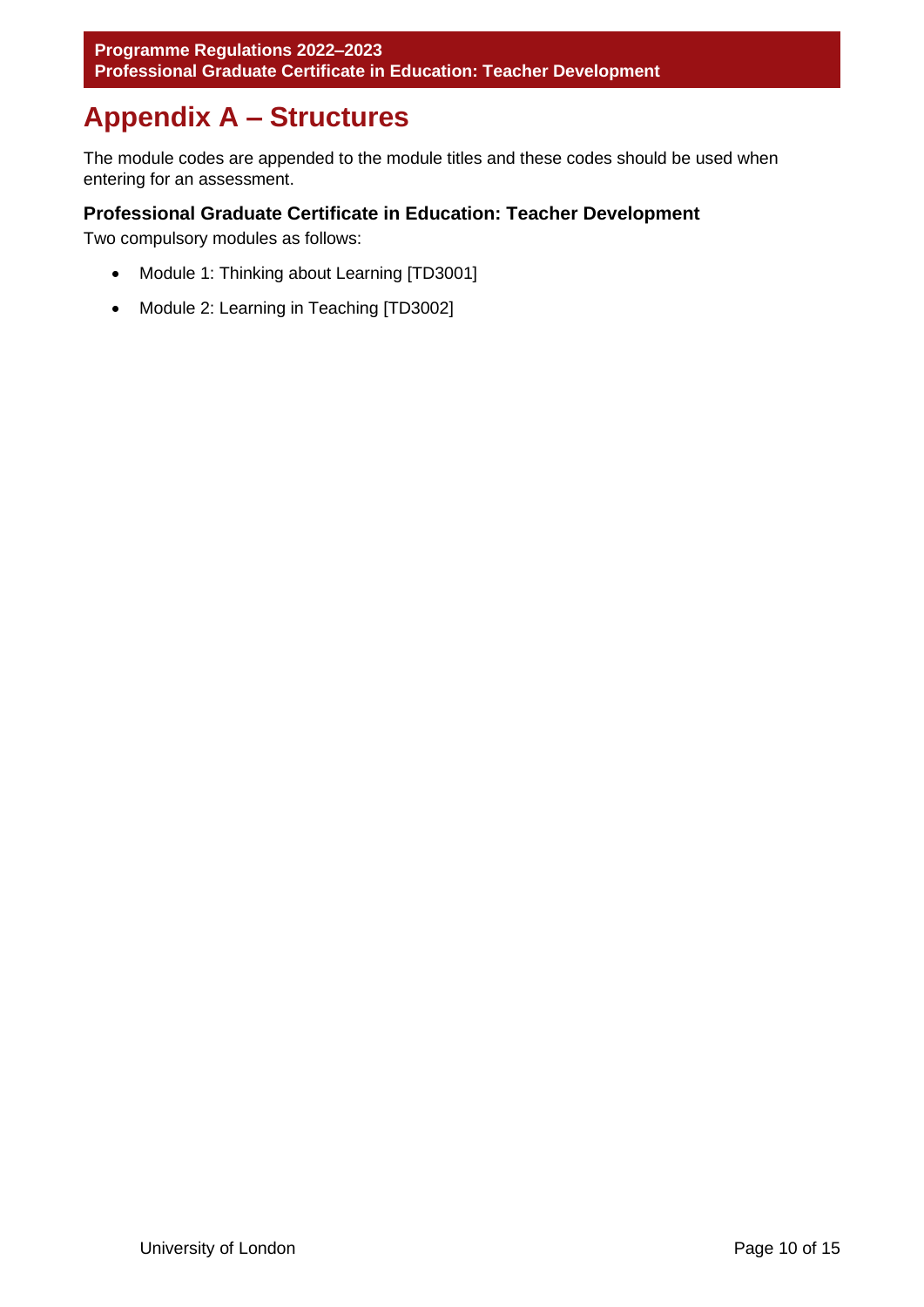## <span id="page-11-0"></span>**Appendix B – Module outlines**

### <span id="page-11-1"></span>**Module 1: Thinking about Learning [TD3001]**

This module builds on the professional development courses already completed at the current school or in previous practice by the Participant Teacher. The Participant Teachers are expected to bring to this module a learning journal of the activities they have completed. The module will use this learning journal as a starting point for Participant Teachers to identify their own personal professional development and the impact on practice during the programme. The taught element of this module supports Participant Teachers to consider their practice through a variety of activities and tasks required. It also encourages Participant teachers to reflect further on their learning, through offering reading material in the three themes. The readings will be incorporated into the online sessions.

The three units of this module consider the concept of 'learners' both through the lens of recipient and of teacher.

- 1. Observing learning. This theme encourages Participant Teachers to share observations, on the Virtual Learning Environment (VLE), that they have made of teaching, to observe each other teaching, and to reflect on formal observations made of them by their Critical Friends.
- 2. Supporting learners. In this theme Participant Teachers will identify from their learning journals strategies they have developed to support learners in their setting.
- 3. Teachers as learners. This theme encourages Participant Teachers to consider continued professional development. Participant Teachers will consider the value of reflection and will reflect on their professional learning, sharing ways forward for their own professional development.

#### **Assessment**

This module is assessed through submission of three different elements: A Portfolio of Activity as a record of engagement within the module activities; Evidence of Professional Practice through at least six annotated and critically considered observations of teaching; and, a short essay assignment (2,000 words) on one aspect of learning developed through the module engagement.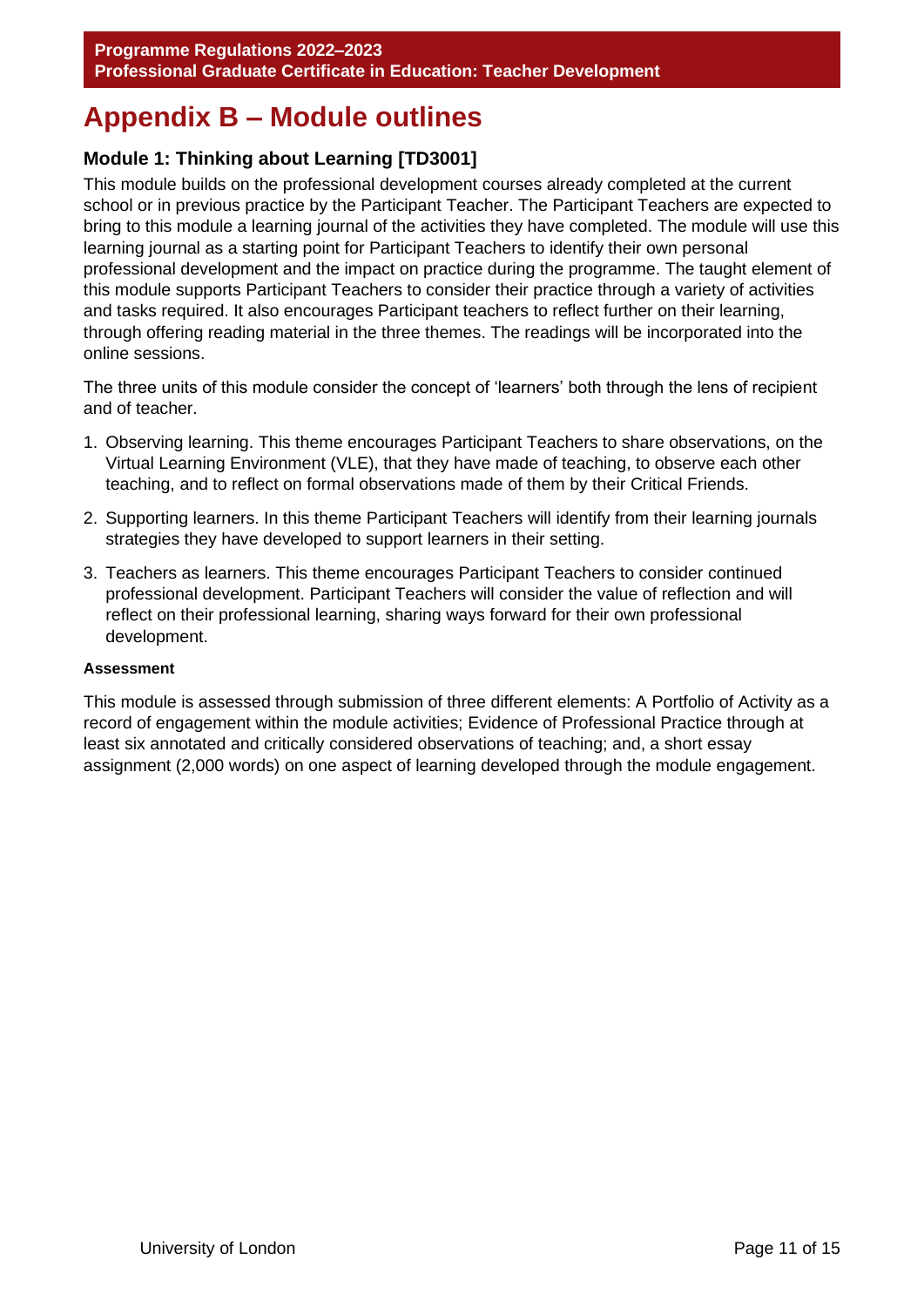#### **Programme Regulations 2022–2023 Professional Graduate Certificate in Education: Teacher Development**

#### **Module 2: Learning in Teaching [TD3002]**

This module will continue to explore learning and teaching through themes. There will be guided activities within three themes to support the continuing professional development of the Participant Teacher. The curriculum of this module focuses, through exploration and reflection of practice, on these themes in order to meet the aims and help Participant Teachers achieve the Learning Outcomes developing towards competency in the any local or national teaching standards:

- 1. The assessment challenge *for*, not *of* learning: the exploration of formative assessment as a vital and important tool for the teacher is examined. Participant Teachers will develop their professional practice and experiment and examine different AfL (Assessment for Learning) practices through the use of demonstration lessons (using open access video material available on social network platforms such as "YouTube", professional and academic websites such as "chriswatkins.net" and participant teachers' own videoed practice), engagement in online discourse and consideration of a variety of successful practices so developing a repertoire of assessment tools to support learning and teaching in the classroom.
- 2. Supporting learning SEN and differentiation: this theme will focus on the area of inclusion. The curriculum will enable the Participant Teacher to explore the challenges of including learners with a range of needs, recognising that through school many learners may have some special educational need addressing in order to succeed. The curriculum will unpack teaching and learning strategies to support learning and encourage reflection on managing learning in the classroom practice the Participant Teacher is exploring.
- 3. The reflective practitioner attempting change in practice: The third theme continues to value the importance of teachers being agents for change. It will use the ongoing Professional Portfolio as a tool to support development, and engage in continuing dialogue about learning and teaching. The importance and value of extending the community of practitioners developed through the module will inform this theme and consider wider communities of practitioners including the research community for teacher education.

#### **Assessment**

This module is assessed through submission of three different elements: A Portfolio of Activity as a record of engagement within the module activities; Evidence of Professional Practice through at least six annotated and critically considered observations of teaching; and, an assignment of three short essays which explore the themes developed from the teaching of the module plus a short synopsis (4,000 words).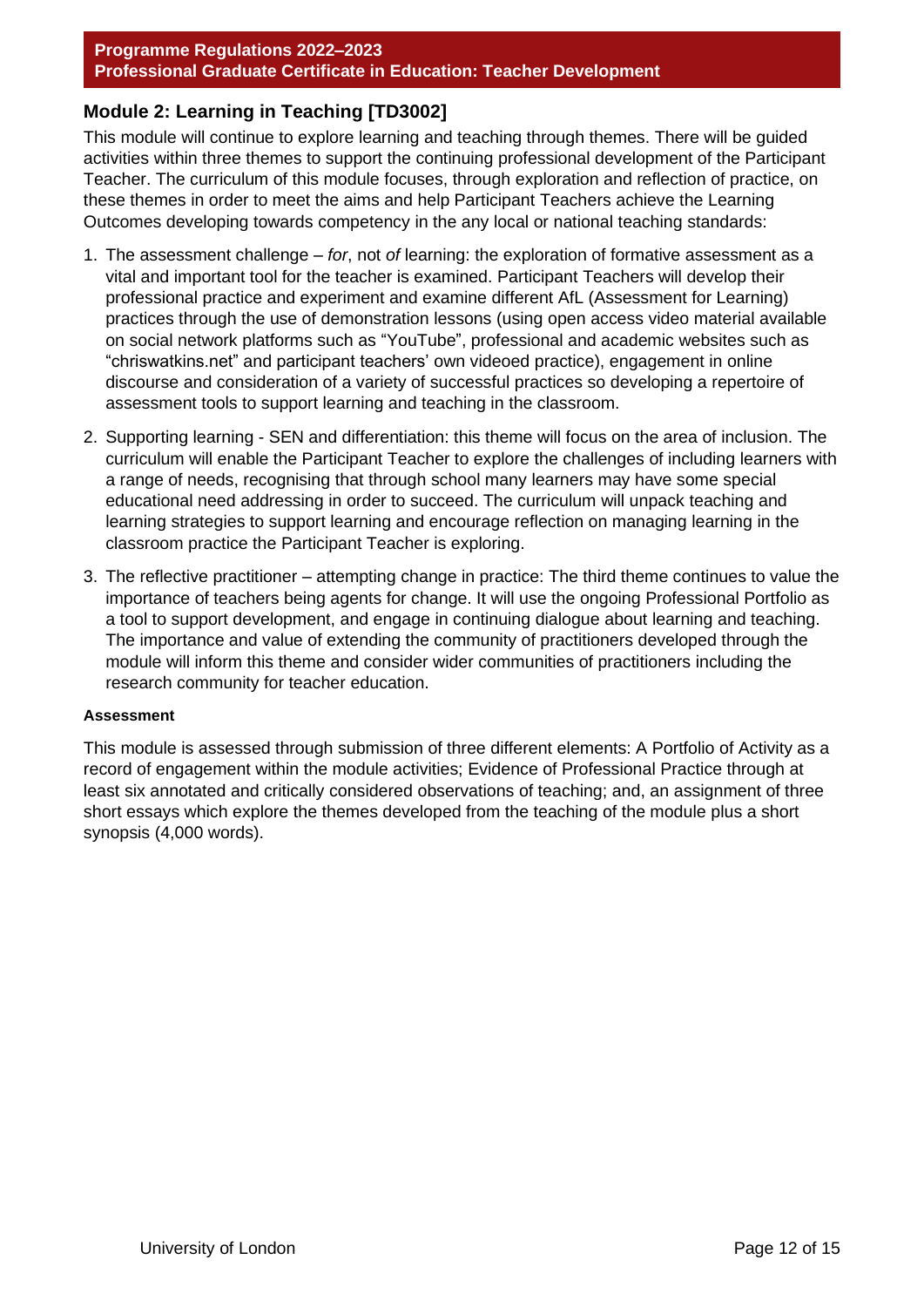## <span id="page-13-0"></span>**Appendix C – Assessment criteria**

Tutors will offer feedback which is designed to help students understand how they can meet these criteria. Formative feedback will not include a percentage grade.

#### **Coursework Grade-related criteria**

| <b>Criterion 1</b>                      | <b>Knowledge &amp; Understanding</b>                                                                                                                                  | <b>Application of Knowledge &amp; Understanding</b>                                                                                                                                                                                    |
|-----------------------------------------|-----------------------------------------------------------------------------------------------------------------------------------------------------------------------|----------------------------------------------------------------------------------------------------------------------------------------------------------------------------------------------------------------------------------------|
| <b>70% and</b><br>over<br>(Distinction) | Demonstrates excellent<br>knowledge and understanding of<br>teaching and learning and<br>professional practice within their<br>field, phase or subject.               | Provides a clear, convincing and sustained<br>argument, analysing and evaluating aspects of<br>current research / scholarship on teaching and<br>learning and the possibilities and limitations of<br>such within particular contexts. |
| 55-69%<br>(Merit)                       | Demonstrates a good level of<br>knowledge and understanding of<br>teaching and learning and<br>professional practice within their<br>field, phase or subject.         | Provides a well-constructed argument,<br>analysing and evaluating aspects of current<br>research / scholarship on teaching and learning<br>and the possibilities and limitations of such<br>within particular contexts.                |
| 40-54%<br>(Pass)                        | Demonstrates a satisfactory level<br>of knowledge and understanding<br>of teaching and learning and<br>professional practice within their<br>field, phase or subject. | Provides a satisfactory argument that is mainly<br>descriptive in nature with some analysis and<br>commentary on aspects of current research /<br>scholarship on teaching and learning.                                                |
| $0 - 39%$<br>(Fail)                     | Fails to demonstrate sufficient<br>knowledge and understanding of<br>teaching and learning and<br>professional practice within their<br>field, phase or subject.      | Poorly constructed and undeveloped argument<br>with little or no analysis and commentary on<br>aspects of current research / scholarship on<br>teaching and learning.                                                                  |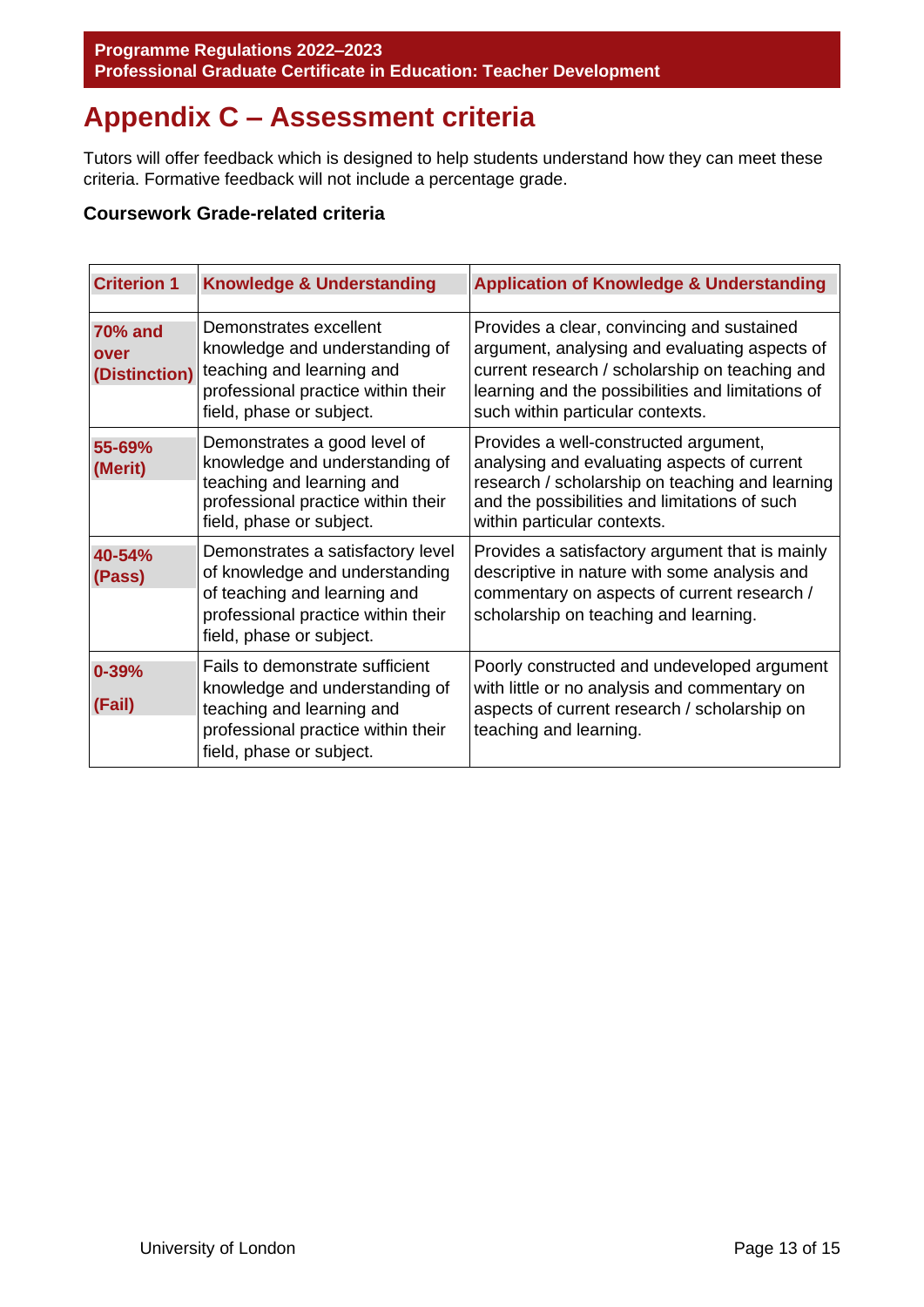| <b>Criterion 2</b>     | <b>Independence &amp; Initiative</b>                                                                                                                                                                                                                                                                                   | <b>Evaluation of Practice</b>                                                                                                                                                 | <b>Critical Reflection</b>                                                                                                                                                                                                                        |
|------------------------|------------------------------------------------------------------------------------------------------------------------------------------------------------------------------------------------------------------------------------------------------------------------------------------------------------------------|-------------------------------------------------------------------------------------------------------------------------------------------------------------------------------|---------------------------------------------------------------------------------------------------------------------------------------------------------------------------------------------------------------------------------------------------|
| <b>70% and</b><br>over | Demonstrates considerable<br>ability to manage own<br>(Distinction) learning and demonstrates<br>initiative in problem-solving<br>and the ability to use<br>relevant materials<br>appropriate to the discipline<br>with a highly developed<br>appreciation of the<br>uncertainty, ambiguity and<br>limits of knowledge | Sustained evidence of<br>evaluation of practices,<br>good awareness of<br>values, assumptions<br>and/or concepts<br>underpinning or<br>influencing pedagogical<br>approaches. | Provides a highly insightful,<br>reflective account<br>demonstrating excellent<br>ability to synthesize research<br>findings on teaching and<br>learning and to successfully<br>apply this ability to complex<br>and unpredictable settings.      |
| 55-69%<br>(Merit)      | Manages own learning well<br>and demonstrates some<br>initiative in problem-solving<br>and the ability to use<br>relevant materials<br>appropriate to the discipline<br>with a good appreciation of<br>the uncertainty, ambiguity<br>and limits of knowledge.                                                          | Evidence of evaluation<br>of practices, good<br>awareness of values,<br>assumptions and/or<br>concepts underpinning<br>or influencing<br>pedagogical approaches               | Provides a reflective account<br>demonstrating good ability to<br>synthesize research findings<br>on teaching and learning<br>and to successfully apply<br>this ability to complex and<br>unpredictable settings.                                 |
| 40-54%<br>(Pass)       | Is able to manage own<br>learning and to make use of<br>relevant materials<br>appropriate to the discipline<br>with some awareness of the<br>uncertainty, ambiguity and<br>limits of knowledge.                                                                                                                        | Some evidence of<br>evaluation of practices,<br>awareness of values,<br>assumptions and/or<br>concepts underpinning<br>or influencing<br>pedagogical<br>approaches.           | Provides a predominantly<br>descriptive account with<br>evidence of reflection<br>demonstrating some ability<br>to synthesize research<br>findings on learning and<br>teaching and to successfully<br>apply this ability in specific<br>contexts. |
| $0 - 39%$<br>(Fail)    | Unable to manage own<br>learning and unable to make<br>use of relevant materials<br>appropriate to the discipline<br>with limited awareness of<br>the uncertainty, ambiguity<br>and limits of knowledge.                                                                                                               | Little to no evidence of<br>evaluation of practices,<br>awareness of values,<br>assumptions and/or<br>concepts underpinning<br>or influencing<br>pedagogical<br>approaches.   | Insufficient reflection on key<br>teaching and learning issues<br>and inability to apply to<br>practice.                                                                                                                                          |